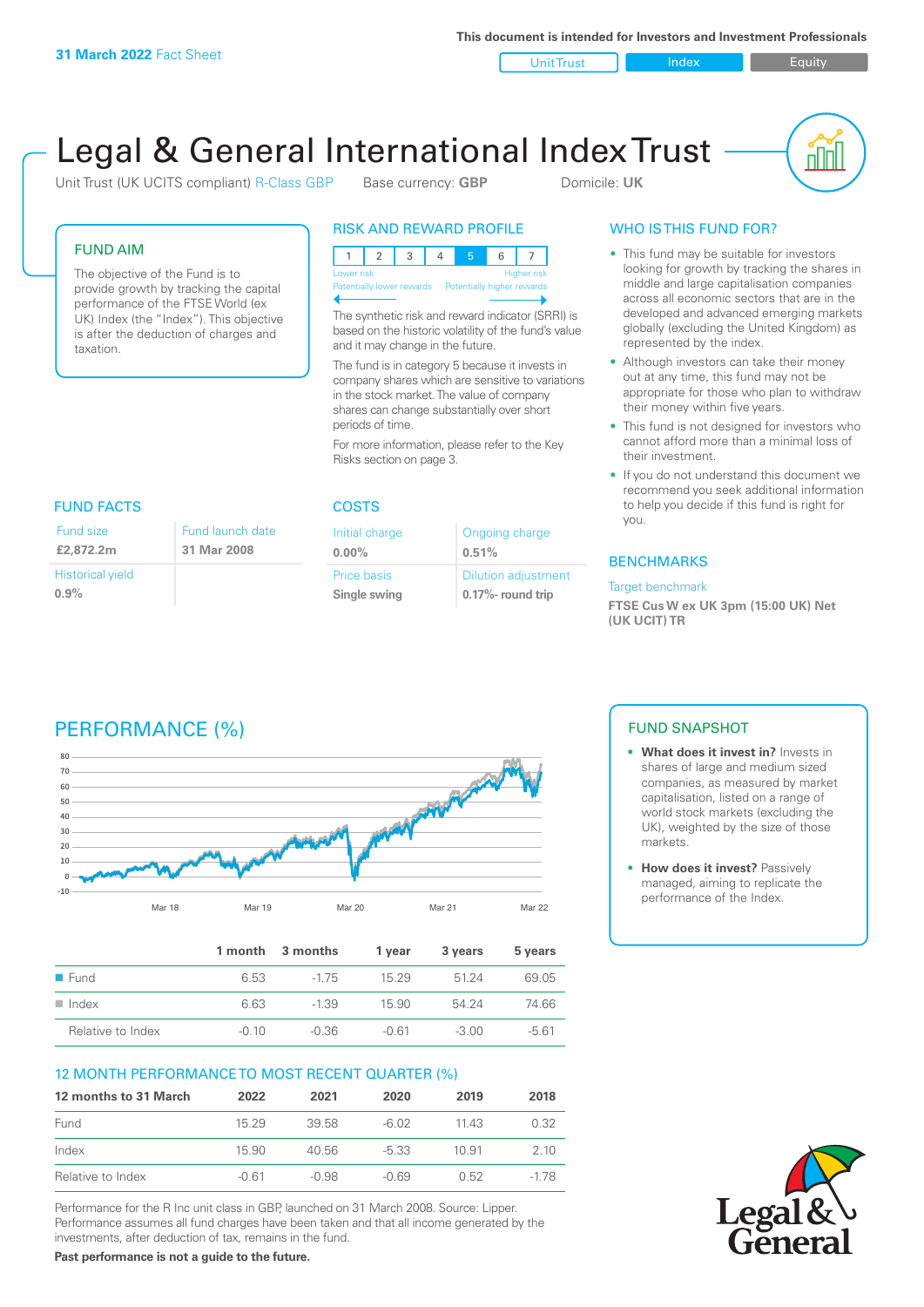# Legal & General International Index Trust

Unit Trust (UK UCITS compliant) R-Class GBP

# PORTFOLIO BREAKDOWN

All data sources are a combination of LGIM and the Fund Accountant unless otherwise stated. Totals may not sum to due to rounding. In order to minimise transaction costs, the Fund will not always own all the assets that constitute the index and on occasion it will own assets that are not in the index. The number of fund holdings can also differ from the index due to corporate events and proxy holdings.



## SECTOR (%)

| ■ Technology                      | 244  |
|-----------------------------------|------|
| Consumer Discretionary            | 14.4 |
| $\blacksquare$ Financials         | 13.9 |
| $\blacksquare$ Industrials        | 13.0 |
| $\blacksquare$ Health Care        | 11.9 |
| ■ Consumer Staples                | 5.6  |
| <b>Energy</b>                     | 41   |
| <b>Basic Materials</b>            | 3.8  |
| $\blacksquare$ Telecommunications | 3.1  |
| $\blacksquare$ Utilities          | 29   |
| ■ Real Estate                     | 29   |
|                                   |      |

### COUNTRY (%)

|   | <b>United States</b> | 67.0 |  |
|---|----------------------|------|--|
|   | Japan                | 6.8  |  |
|   | Canada               | 3.1  |  |
|   | France               | 2.9  |  |
| Œ | Switzerland          | 2.8  |  |
|   | Australia            | 2.4  |  |
|   | Germany              | 2.3  |  |
|   | Taiwan               | 2.0  |  |
|   | Korea                | 1.6  |  |
|   | Other                | 9.2  |  |
|   |                      |      |  |



## MARKET CAPITALISATION (%) TOP 10 HOLDINGS (%)

| $\blacksquare$ Large | 81.7 |
|----------------------|------|
| $\blacksquare$ Mid   | 18.3 |

■ Top 10 holdings 18.4% Rest of portfolio 81.6% No. of holdings in fund 2,244 No. of holdings in index 2,555

| Apple                                     | 45  |
|-------------------------------------------|-----|
| Microsoft                                 | 3.9 |
| Amazon Com                                | 24  |
| Tesla                                     | 15  |
| Alphabet A                                | 14  |
| Alphabet C                                | 13  |
| NVIDIA                                    | 11  |
| Meta Platforms A                          | 09  |
| Taiwan Semiconductor Manufacturing Co 0.8 |     |
| Unitedhealth Group                        | 0 8 |
|                                           |     |



The Index Fund Management team comprises 25 fund managers, supported by two analysts. Management oversight is provided by the Global Head of Index Funds. The team has average industry experience of 15 years, of which seven years has been at LGIM, and is focused on achieving the equally important objectives of close tracking and maximising returns.